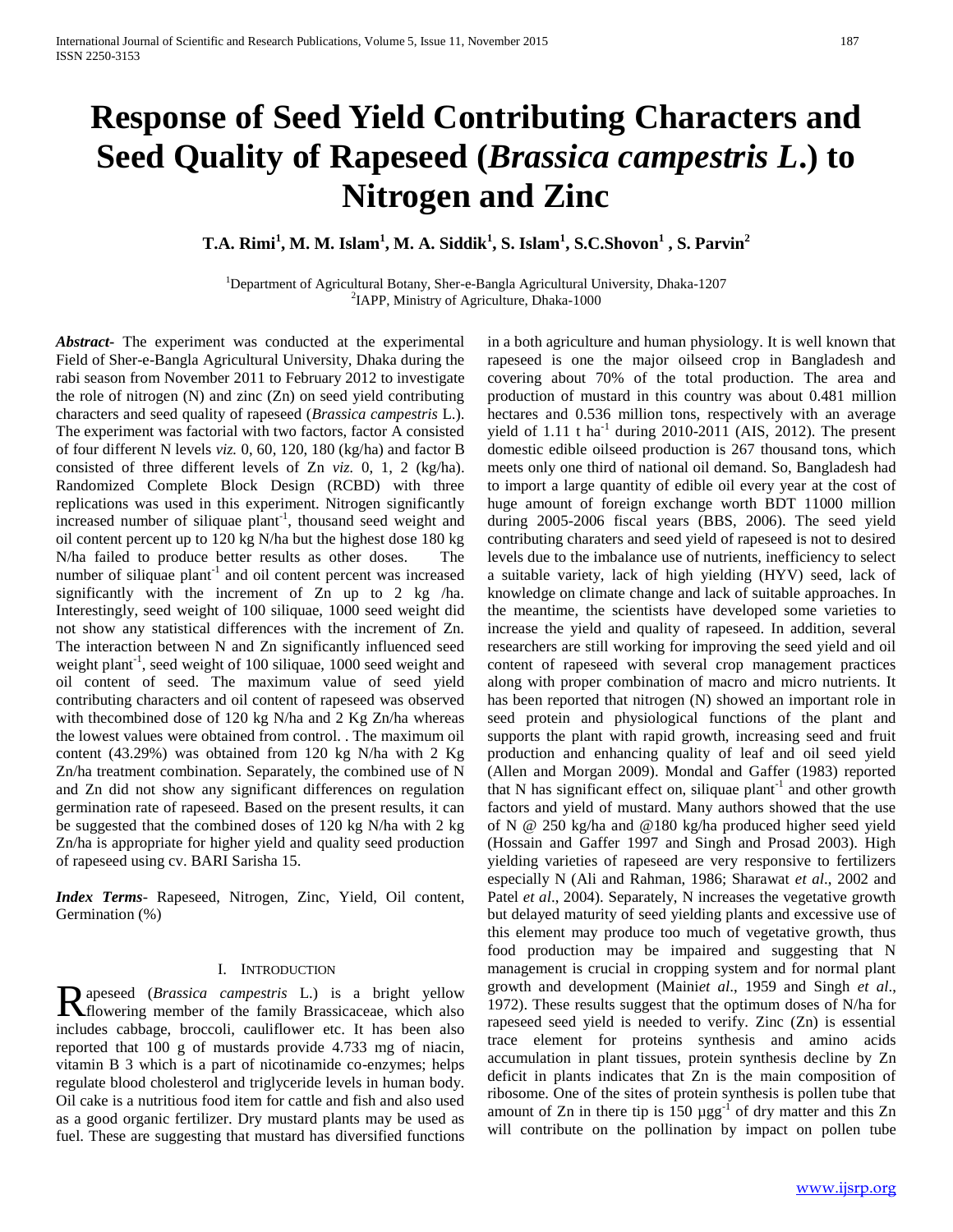formation (Marschner, 1995; Outten *et al*., 2001 and Pandey *et al*., 2006). Zn increased mustard seed yield and oil content by developing root system and increasing leaf area to stimulate tryptophan, precursor of Indole acetic acid (IAA), promoting photosynthesis. It has been also reported that pollen sterility was recorded in low Zn condition thus reduces the seed yield. In addition, Zn has a protective role against oxidative damage (Arvind and Prasad, 2005). Furthermore, Zn may be required for chlorophyll production, pollen function and fertilization and zinc deficiency also affects carbohydrate metabolism, damages pollen structure, and decreases the yield (Pandey *et al*., 2006). However, little is known whether Zn regulates seed yield, oil content, and germination percent of rapeseed.

 Application of proper amount of both macro and micro nutrients is essential to maximize crop production in soil or without soil. The N and Zn fertilizer play a vital role in enhancing the production of mustard and thereby reducing the oil deficit in the country. The deficiency of N is widespread in Bangladesh due to high cropping intensity, lack of use of organic matter into soil, reduction of livestock production, use of hybrid varieties for increasing yield etc. Zhu *et al.* (1996) reported that Zn increased the mustard seed yield 18% over NPK alone. Both Zn deficiency and excessive N decreased the oil content in mustard. It is become evident that without the use of micronutrient, it is not possible to get the maximum benefits of NPK fertilizers and high yielding varieties of seed plants. In Bangladesh, there is limited information on the combined use of N and Zn on growth and yield of oil producing *Brassica spp*. However, to my knowledge little is known whether different doses of N along with different doses of Zn regulate the growth, yield and oil content of rapeseed using variety of BARI Sarisha 15.

#### **Materials and Methods**

 The experiment was conducted at the Sher-e-Bangla Agricultural University Farm, Dhaka, under the agro-ecological zone of Modhupur Tract, AEZ-28 during rabi season, November to February of 2011-12 to examine the response of nitrogen (N) and Zinc (Zn) on yield attributes and seed quality of rapeseed cv. BARI Sarisha-15. The seed was collected from the Bangladesh Agricultural Research Institute (BARI), Joydebpur, Gazipur. The experiment was laid out in randomized complete block design with three replications. Treatments of the experiment was four doses of nitrogen viz.  $N_0$  = without nitrogen,  $N_1$  = 60 kg N/ha, N<sub>2</sub>  $= 120$  kg N/ha, N<sub>3</sub>  $= 180$  kg N/ha and three doses of Zinc viz.  $Zn_0 = 0$  kg Zn/ha,  $Zn_1 = 1$  kg Zn/ha,  $Zn_2 = 2$  kg Zn/ha. There were 12 treatment combinations of different N doses and mulch materialswhich were used in the experiment are as  $N_0$  Zn<sub>0</sub>, N<sub>0</sub>  $Zn_1$ , N0  $Zn_2$ , N<sub>1</sub>  $Zn_0$ , N<sub>1</sub>  $Zn_1$ , N<sub>1</sub>  $Zn_2$ , N<sub>2</sub>  $Zn_0$ , N<sub>2</sub>  $Zn_1$ , N<sub>2</sub>  $Zn_2$ , N<sub>3</sub>  $Zn_0$ , N<sub>3</sub>  $Zn_1$ , N<sub>3</sub>  $Zn_2$ . The total plot number was 12 x 3 = 36. The unit plot size was 3 m x 1.5 m = 4.5 m<sup>2</sup>. The land was ploughed with a rotary plough and power tiller for four times. Ploughed soil was then brought into desirable fine tilth and leveled by laddering. The weeds were cleaned properly. The final ploughing and land preparation were done on 15 November 2011. In this experiment, manures and fertilizers were used according to BARI. Sowing was done on 17 November 2011 in rows 30 cm apart. Seeds were sown continuously in rows at a rate of 8 kg/ha. After sowing, the seeds were covered with the soil and slightly

pressed by hand. The optimum plant population, 60 plants/ $m<sup>2</sup>$ was maintained by thinning excess plant at 15 days after sowing (DAS). The plant to plant distance was maintained as 5 cm. One weeding with khurpi was given on 25 DAS. Different intercultural operations and protection measures were done when necessary. Previous randomly selected ten plants were collected from each plot to analyze number of siliquae plant<sup>-1</sup>, 1000 seed weight (g), seed oil content (%) and germination percentage. The oil content of seed was determined from Oil Seed Research Centre, Bangladesh Agricultural Research Institute, Joydebpur, Gazipur- 1701. Oil content of seeds was determined by the following methods of Mehlenbacher (1960). The germination percentage of seed was analyzed from Seed Certification Agency (SCA), Joydebpur, Gazipur. The data obtained from the experiment were subjected to statistical analysis following analysis of variance technique (Russell, 1986). The mean differences were tested through least significant difference (LSD) method.

# **Results and Discussion**

## **Number of siliquae plant-1**

 The number of siliquae per plant of rapeseed/mustard was highly affected nitrogen rates and their interaction. The N showed significant variation in the number of siliquae per plant (Table-1). The maximum number siliquae per plant (38.3) was obtained in plots which received 120 kg N  $ha^{-1}$  which was statistically similar with 60 kg N/ha and 180 kg N/ha. The minimum number of siliquae per plant (32.6) produced with no nitrogen application. Similar results also obtained by Shukla et al. (2002) and Singh et al. (2003) in rapeseed. These are consistent with the length of inflorescence of rapeseed of this study (data not shown).

 There was a significant difference among the Zn in the number of siliquae per plant (Table-2). The maximum number of siliquae per plant (38.4) was produced with  $Zn_2$  or 2 kg Zn/ha and the minimum number of siliquae per plant (33.5) was produced in  $Zn_0$  or control condition.

 The analysis of variance (Table 3) showed a significant variation among the treatment combinations of N and Zn in number of siliquae per plant. The maximum number of siliquae per plant (42.0) was found in  $N_2Zn_2$ , whereas the minimum number of siliquae per plant (26.80) was found in  $N_0Zn_0$ treatment combination. These results are consistent with the results of length of inflorescence up to 80 DAS (Table 4).

#### **Seed weight of hundred siliquae**

 Seed weight of hundred siliquae showed significant difference due to variation of doses of nitrogen (Table 1). The highest seed weight of hundred siliquae (0.76 g) was obtained from  $N_2$  treatment. The lowest seed weight of hundred siliquae (0.55 g) was recorded in control treatment. These results are in agreement with the findings of Deekshitulaet al. (1997) in Indian mustard, Bhagwanet al. (1996) and Patilet al. (1997) in mustard. They reported that seed weight of hundred siliquae in mustard increased with the application of nitrogen.

 The Zn showed insignificant variation in the seed weight of hundred siliquae(Table 6 and Appendix VII). The highestseed weight of hundred siliquae (0.69 g) was obtained from  $Zn_2$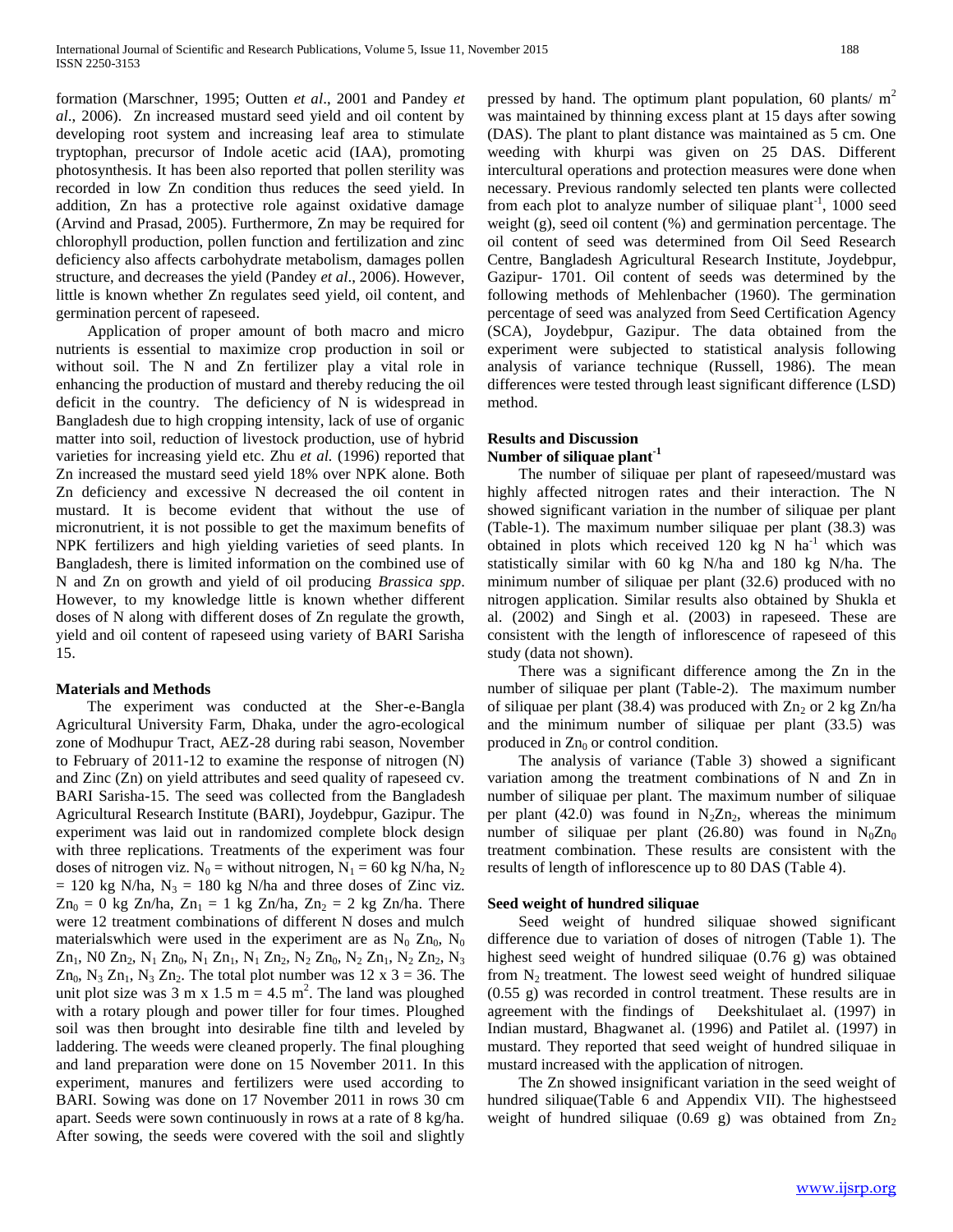treatment. The lowest seed weight of hundred siliquae  $(0.65 \text{ g})$ was obtained from control treatment.

 The interaction effect of N and Zn was significant on seed weight of hundred siliquae(Table 7). The highest seed weight of hundred siliquae (0.83 g) was produced in  $N_2Zn_2$ . The lowest (0.52 g) was recorded in the treatment combination of  $N_0Zn_0$ .

#### **Thousand seed weight**

 The application of nitrogen influenced significantly on the thousand seed weight (Table 1). The maximum thousand seed weight (7.63 g) was produced by  $N_2$ , which was statistically similar with  $N_1$  and  $N_3$  treatment and  $N_0$  produced the lowest thousand seed weight (5.53 g). Ozer (2003), Singh, P.C. (2002) and Shamsuddin et al. (1987) also obtained highest 1000 seed weight with 120 kg N/ha.

The weight of thousand seed was significantly influenced by Zn (Table 2). The highest thousand seed weight (6.91 g) was obtained from  $Zn_2$  treatment. The lowest thousand seed weight (6.52 g) was obtained from without Zn.

Thousand seed weight was significantly affected by both N and Zn (Table 3). The highest thousand seed weight (8.29 g) was found in  $N_2Zn_2$  treatment combination, 120 kg N/ha and 2 kg Zn/ha whereas the lowest thousand seed weight (5.21 g) was found in  $N_0Zn_0$  treatment (Table 3). These results suggest that combined use of appropriate doses of N and Zn produced maximum thousand seed weight than the use of same dose of N or Z along.

 Oil content show significant influence by different N levels (Fig. 1). Fig. 1 revealed that application of N at 120 kg/ha  $(N_2)$ gave the maximum oil content (43.09 %), which was statistically similar with  $N_3$  (180 kg N/ha) treatment and the minimum oil content (41.60 %) was obtained from  $N_0$  levels. Singh et al. (2004) also reported that N application did not affect the oil content of rapeseed. The present results of oil content of rapeseed suggest that N improve the oil percent up to 120 kg N /ha but not 180 kg /ha.

 The oil content varied significantly due to the application of different levels of zinc fertilizer (Fig. 2). The highest oil content (42.81 %) was obtained from  $Zn_2$ , 2 kg  $Zn/ha$ , which was statistically similar with  $Zn_1$  (1 kg Zn/ha) while  $Zn_0$  gave the lowest (42.13 %) oil content. These results suggest that Zn can synthesis oil in rapeseed and higher levels of Zn improve the percent of oil in rapeseed.

 The combined effect of N and Zn fertilizer was significant on oil content of rapeseed (Table 4). The highest oil content (43.29 %) was obtained from  $N_2Zn_2$  treatment combination, 120 kg N/ha and 2 kg Zn/ha whereas the lowest oil content (40.11 %) was obtained from  $N_0Zn_0$  treatment combination 0 kg N/ha and 0kg Zn /ha (Table 8). Present result of oil content of rapeseed indicate that the combined use of N and Zn can enhance the percent of rapeseed oil content as compared to N and Zn alone Therefore, it can be suggested that the 120 kg N/ha along with 2 kg Zn/ha is the best combination for containing higher amount of oil percent in rapeseed.

#### **Oil content**

| <b>Treatments</b>     | No. of siliquae/plant | Seed weight of $100$ siliquae $(g)$ | $1000$ seed weight $(g)$ |
|-----------------------|-----------------------|-------------------------------------|--------------------------|
| $\rm N_0$             | 32.6 <sub>b</sub>     | 0.55 b                              | 5.53 <sub>b</sub>        |
| $N_1$                 | 36.9a                 | $0.68$ ab                           | $6.84$ ab                |
| $N_2$                 | 38.3a                 | 0.76a                               | 7.63a                    |
| $N_3$                 | 38.1 a                | 0.69ab                              | $6.85$ ab                |
| LSD <sub>(0.05)</sub> | 3.74                  | 0.16                                | 1.88                     |
| Significant level     | $\ast$                | *                                   | $\ast$                   |
| CV(%)                 | 12.9                  | 10.6                                | 8.11                     |

**Table 1. The main effect of nitrogen on yield contributing characters and seed yield of rapeseed**

In a column treatments having similar letter $(s)$  do not differ significantly as per LSD

 $N_0$  = without nitrogen,  $N_1$  = 60 kg N/ha,  $N_2$  = 120 kg N/ha,  $N_3$  = 180 kg N/ha

 $Zn_0$  = without zinc,  $Zn_1 = 1$  kg  $Zn/ha$ ,  $Zn_2 = 2$  kg  $Zn/ha$ 

CV = Co-efficient of Variation

LSD = Least Significant Difference

 $*$  = Significant at 5 % level, NS= Non significant

| <b>Treatments</b> |      | No. of siliquae/plant |      | Seed weight of 100 | 1000 seed weight (g) |
|-------------------|------|-----------------------|------|--------------------|----------------------|
| $Zn_0$            | 33.5 |                       | 0.65 |                    | 6.52                 |
| $Zn_1$            | 37.6 |                       | 0.67 |                    | 6.71                 |
| Zn <sub>2</sub>   | 38.4 |                       | 0.69 |                    | 6.91                 |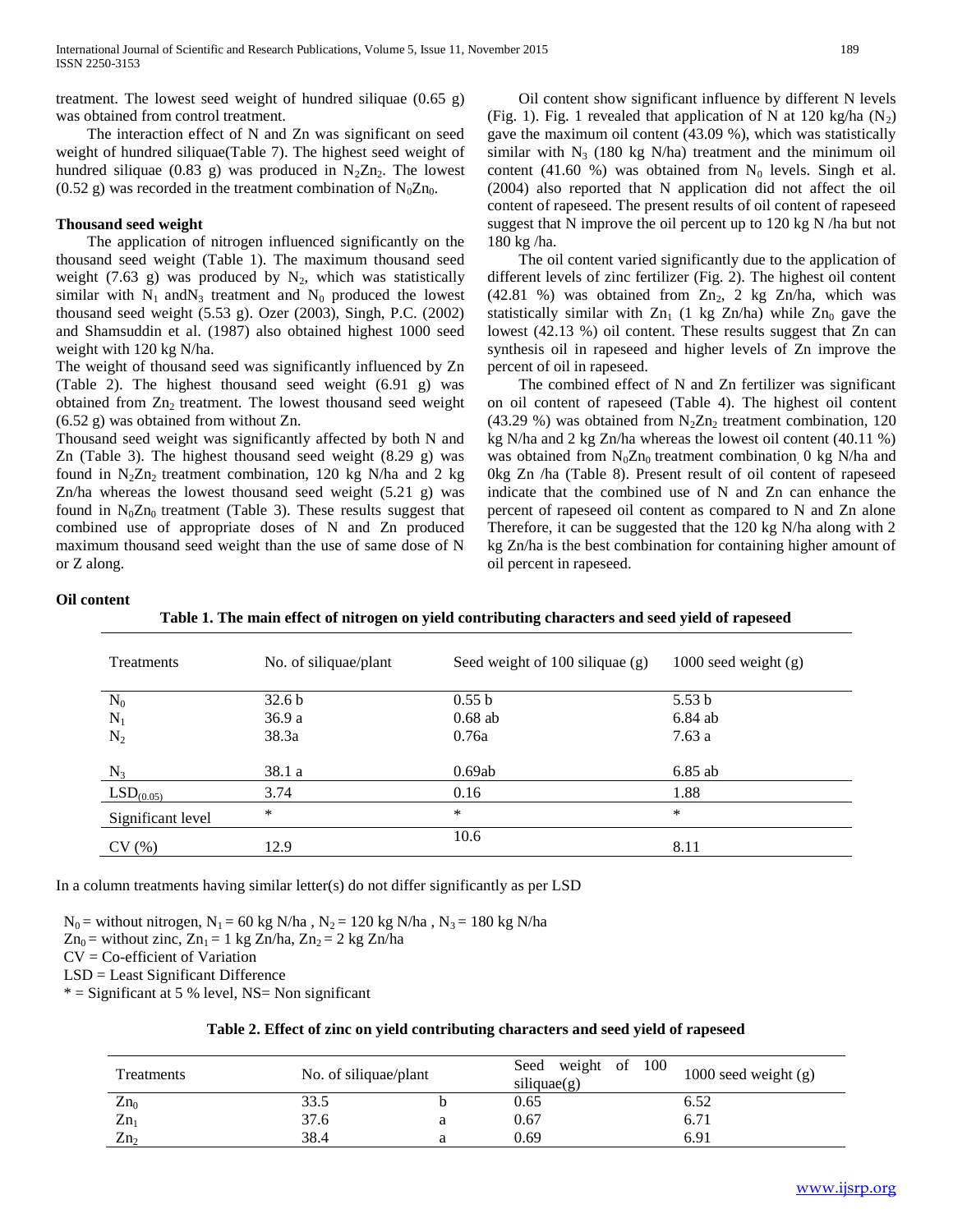International Journal of Scientific and Research Publications, Volume 5, Issue 11, November 2015 190 ISSN 2250-3153

| CD<br><b>LOD</b><br>(0.05) | 3.63        | $\sim$<br>U.S4 | $\overline{\phantom{0}}$<br>∠…– |  |
|----------------------------|-------------|----------------|---------------------------------|--|
| Significant level          |             | <b>NS</b>      | <b>NIC</b><br>טוי               |  |
| (%<br>ぃ                    | ם בי<br>⊥∠. | 10.6           |                                 |  |

In a column treatments having similar letter(s) do not differ significantly as per LSD

 $N_0$  = without nitrogen,  $N_1$  = 60 kg N/ha,  $N_2$  = 120 kg N/ha,  $N_3$  = 180 kg N/ha

 $Zn_0$  = without zinc,  $Zn_1$  = 1 kg Zn/ha,  $Zn_2$  = 2 kg Zn/ha

CV = Co-efficient of Variation

LSD = Least Significant Difference

 $*$  = Significant at 5 % level

NS= Non significant

### **Table 3.Interaction effect of nitrogen and zinc on yield contributing characters and seed yield of rapeseed.**

| Treatments        | No. of siliquae/plant |      | Seed weight of 100<br>siliquae $(g)$ |    | 1000 seed weight $(g)$ |    |
|-------------------|-----------------------|------|--------------------------------------|----|------------------------|----|
| $N_0 Zn_0$        | 26.8                  | g    | 0.52                                 | b  | 5.21                   | b  |
| $N_0Zn_1$         | 36.0                  | cdef | 0.55                                 | ab | 5.54                   | ab |
| $N_0Zn_2$         | 34.9                  | ef   | 0.58                                 | ab | 5.85                   | ab |
| $N_1Zn_0$         | 34.1                  | f    | 0.64                                 | ab | 6.41                   | ab |
| $N_1Zn_1$         | 38.6                  | bc   | 0.69                                 | ab | 6.87                   | ab |
| $N_1Zn_2$         | 38.1                  | bcd  | 0.72                                 | ab | 7.23                   | ab |
| $N_2Zn_0$         | 36.9                  | cde  | 0.73                                 | ab | 7.27                   | ab |
| $N_2Zn_1$         | 35.5                  | def  | 0.73                                 | ab | 7.34                   | ab |
| $N_2Zn_2$         | 42.0                  | a    | 0.83                                 | a  | 8.29                   | a  |
| $N_3Zn_0$         | 36.4                  | cdef | 0.66                                 | ab | 6.55                   | ab |
| $N_3Zn_1$         | 40.1                  | ab   | 0.71                                 | ab | 7.09                   | ab |
| $N_3Zn_2$         | 38.4                  | bc   | 0.69                                 | ab | 6.91                   | ab |
| $LSD_{(0.05)}$    | 2.43                  |      | 0.26                                 |    | 2.38                   |    |
| Significant level | $\ast$                |      | *                                    |    | *                      |    |
| CV(%)             | 8.85                  |      | 10.6                                 |    | 14.3                   |    |

In a column treatments having similar letter(s) do not differ significantly as per LSD

 $N_0$  = without nitrogen,  $N_1$  = 60 kg N/ha ,  $N_2$  = 120 kg N/ha ,  $N_3$  = 180 kg N/ha

 $Zn_0$  = without zinc,  $Zn_1$  = 1 kg  $Zn/ha$ ,  $Zn_2$  = 2 kg  $Zn/ha$ 

CV = Co-efficient of Variation

LSD = Least Significant Difference

 $* =$  Significant at 5 % level

NS= Non significant

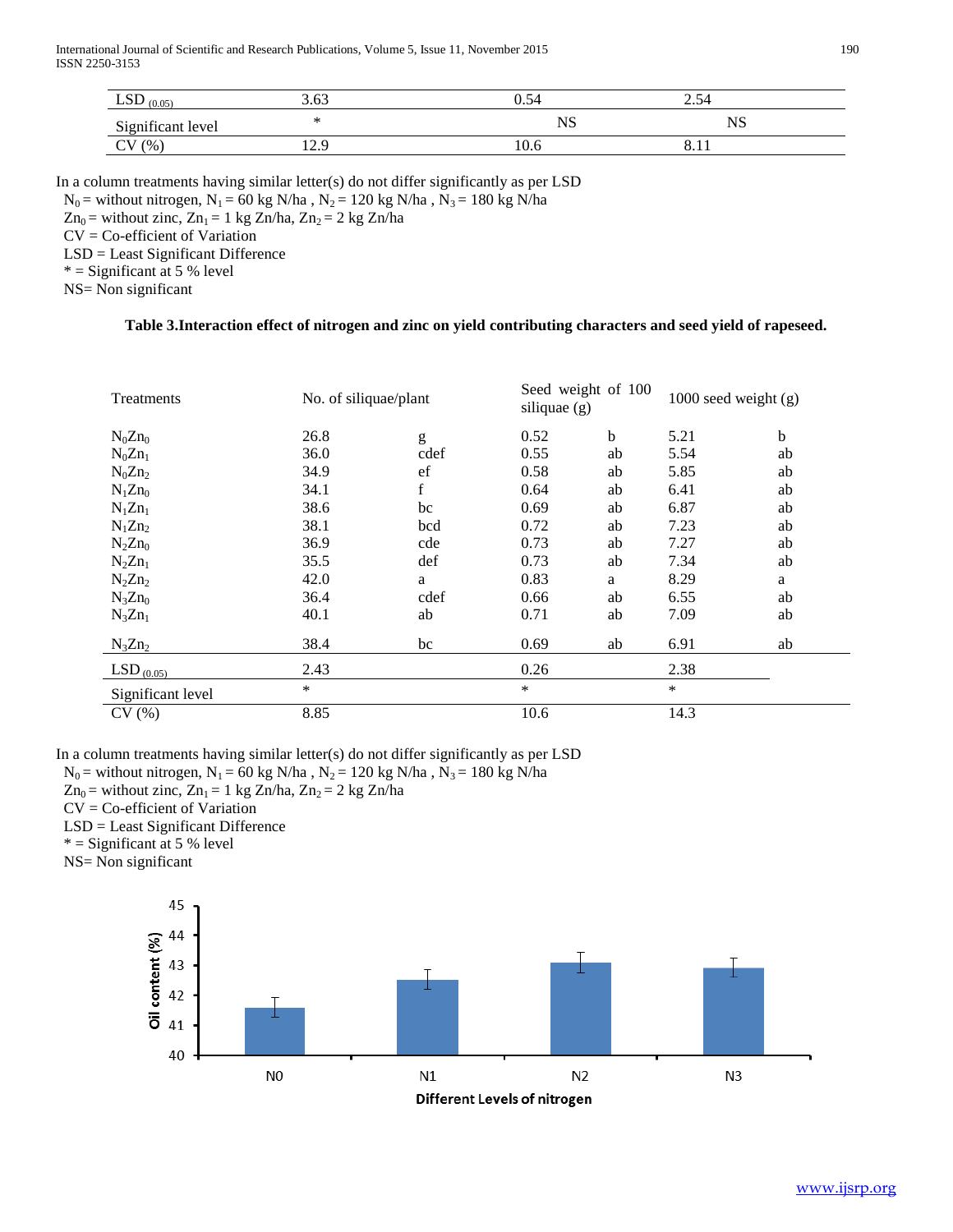



**Fig. 2. The effect of zinc on oil content of rapeseed (Zn<sub>0</sub> = without zinc, Zn<sub>1</sub> = 1 kg Zn/ha, Zn<sub>2</sub> = 2 kg Zn/ha, Error bars represent standard error).**

| Treatments            | Oil content $(\% )$ |             | Percent of germination |  |
|-----------------------|---------------------|-------------|------------------------|--|
| $N_0 Zn_0$            | 40.1                | D           | 93.00                  |  |
| $N_0Zn_1$             | 41.8                | $\mathbf c$ | 96.00                  |  |
| $N_0Zn_2$             | 42.9                | ab          | 93.67                  |  |
| $N_1Zn_0$             | 42.3                | bc          | 94.00                  |  |
| $N_1Zn_1$             | 43.1                | ab          | 97.00                  |  |
| $N_1Zn_2$             | 42.2                | bc          | 98.00                  |  |
| $N_2Zn_0$             | 43.2                | ab          | 93.00                  |  |
| $N_2Zn_1$             | 42.9                | ab          | 92.00                  |  |
| $N_2Zn_2$             | 43.3                | $\mathbf a$ | 95.33                  |  |
| $N_3Zn_0$             | 43.0                | ab          | 99.00                  |  |
| $N_3Zn_1$             | 43.0                | ab          | 99.00                  |  |
| $N_3Zn_2$             | 42.8                | ab          | 95.67                  |  |
| LSD <sub>(0.05)</sub> | 0.84                |             | 1.08                   |  |
| Significant level     | $\ast$              |             | $_{\rm NS}$            |  |
| CV(%)                 | 5.16                |             | 6.35                   |  |

**Table 4. Interaction effect of nitrogen and zinc on oil content and germination of rapeseed**

In a column treatments having similar letter(s) do not differ significantly as per LSD

 $N_0$  = without nitrogen,  $N_1$  = 60 kg N/ha,  $N_2$  = 120 kg N/ha,  $N_3$  = 180 kg N/ha

 $Zn_0$  = without zinc,  $Zn_1 = 1$  kg  $Zn/ha$ ,  $Zn_2 = 2$  kg  $Zn/ha$ 

CV = Co-efficient of Variation

LSD = Least Significant Difference

 $*$  = Significant at 5 % level

NS= Non significant

#### **Germination percentage**

 The germination percentage of seed was not significantly affected of this rapeseed variety (Fig. 3). The maximum germination percentage of seed (97.89 %) was obtained from  $N_3$ (170 kg N/ha) whereas the minimum germination percentage of seed (93.44 %) was obtained with  $N_2$  (120 kg N/ha). Similarly, germination percentage of seed was not influenced by Zn (Fig.

4). The maximum germination percentage of seed (96.00 %) was obtained from  $Zn_1$  (1 kg Zn/ha) and the minimum (94.75 %) from  $Zn<sub>0</sub>$  (control). Again, interaction effect of N and Zn also had significant variation on germination percentage of seed (Table 4). The maximum germination percentage of seed (99.00 %) was obtained from  $N_3Zn_0$ , while the shortest (92.00 %) was obtained from  $N_2Zn_1$  (Table 8).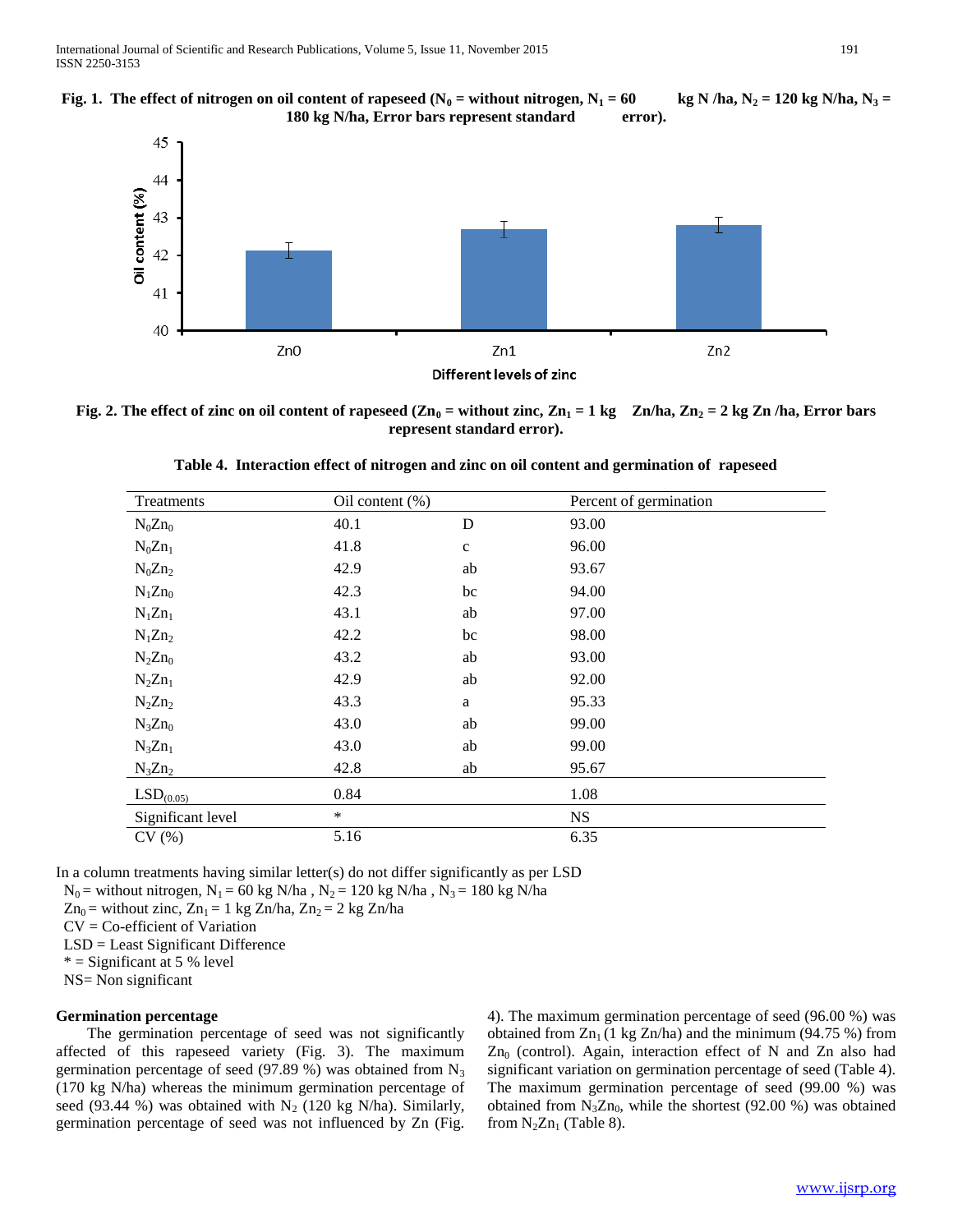

**Fig. 3.The effect of nitrogen on germination percentage of rapeseed (N<sub>0</sub> = without nitrogen, N<sub>1</sub> = 60 kg N/ha, N<sub>2</sub> = 120 kg N/ha, N<sup>3</sup> = 180 kg N/ha, Error bars represent standard error).**



**Fig. 4. The effect of zinc on germination percentage of rapeseed**  $(Zn_0 =$  **without zinc,**  $Zn_1 = 1$  **kg**  $Zn/ha$ **,**  $Zn_2 = 2$  **kg**  $Zn/ha$ **, Error bars represent standard error).**

The number of siliquae  $plant^{-1}$ , seed weight of 100 siliquae, 1000 seed weight(g) and seed oil content(%) of rapeseed are positively correlated withnitrogen (N) and boron (Zn) application. Therefore, the present experimental results suggest that the combined use of 120 kg N/ha and 2 kg Zn/ha along with recommended doses of other fertilizer would be beneficial to increase the seed yield and oil content in rapeseed variety BARI sarisha 15 under the climatic and edaphic condition of Sher-e-Bangla Agricultural University, Dhaka.

#### **REFERENCES**

- [1] AIS (Agriculture Information Service). (2012). Krishi Diary (In Bengali). Khamarbari, New Airport Road, Farmgate, Dhaka, Bangladesh. p.14.
- [2] Ali, M. H. and Rahman, A. M. (1986). Response of nitrogen in TS-72 (Kalynia) cultivar of Brassica campestris. Bangladesh J. Agric. 11(3): 85- 86.
- [3] Allen, E. J. and Morgan D. G. (2009) A quantitative analysis of the effects of nitrogen on the growth, development and yield of oilseed rape. J. Agri. Sci. 78, 315-324.
- [4] Arvind, P., and Parsad, M. N. (2005). Modulation of cadmium-induced oxidative stress in Ceratophyllum demersum by zinc involves ascorbateglutathione cycle and glutathione metabolism. Plant Physiology and biochemistry.43:107-116.
- [5] BBS (Bangladesh Bureau of Statistics). (2006). Statistical Year Book of Bangladesh Bureau of Statistics. Available at the following web site: http://www.knowledgebank-brri.org
- [6] Bhagwan, S., Vinod, K., Singh, B. and Kumar, V. (1996). Response of Indian mustard (Brassica juncea) to nitrogen and sulphur application under rainfed condition. Indian J. Agron. 41(2): 286-289.
- [7] Deekshitula, V. V. R. and Subbaiah, G. (1997). Nitrogen and sulphur requirement of Indian mustard (B. juncea) in clayey soils of Krishna

Godavari Zone of Andhra Pradesh. Indian J. Agric. Sci. 67(10): 483-484. [Field Crop Abst., 51(8):821, 1998]

- [8] Hossain, A. and Gaffer, M. A. (1997). Influence of nitrogen on yield of mustard. Bangladesh J. Agric. 15(4): 72-80.
- [9] Maini, N. S., Singh, G. and Singh, K. (1959). Response of some Brassica crops to nitrogenous manures in the Punjab. Indian Oilseeds J. 3 (2): 105- 108.
- [10] Marschner, H. (1995). Mineral nutrition of high plant. Academic Press, Pp. 330-355.
- [11] Mehlenbacher, V. C. (1960). The Analysis of Fats and Oils, The Garrard Press, Publishers, champaign, IL.
- [12] Mondal, M. R. A. and Gaffer, M. A. (1983). Effect of different levels of nitrogen and phosphates on yield and yield contributing characters of mustard. Bangladesh J. Agril. Res. 8 (1): 37-93.
- [13] Outten C.E. and O'Halloran, T.V. (2001). Femtomolar sensitivity of metalloregulatory protein controlling Zn homeostasis. Science, 292:2488- 2492.
- [14] Ozer, H. (2003). Sowing date and nitrogen rates effect on growth, yield and yield components of two summer rapeseed cultivars. European J. Agron. 19(3): 453-463.
- [15] Pandey N, Pathak G.C., Sharma C.P. (2006). Zinc is critically required for pollen function and fertilisation in lentil. Journal of Trace Elements in Medicine and Biology. 20:89-96.
- [16] Patel R.H., Sharma, V. and Usadadia, V. P. (2004). Influence of irrigation schedule, spacing and nitrogen on growth, yield and quality of mustard. Department of Agronomy, Gujarat Agricultural University. India. 5(2/3): 290-293.
- [17] Patil, B.N., Lakkineni, K. C. and Bhargava, S. C. (1997). Ontogenic changes in growth and assimilate distribution as influenced by nitrogen supply in rape seed mustard. J. Agron. Crop Sci. 178(1): 15-21.
- [18] Russell, O. F. (1986). MSTAT-C package programme. Crop and Soil Science Department,